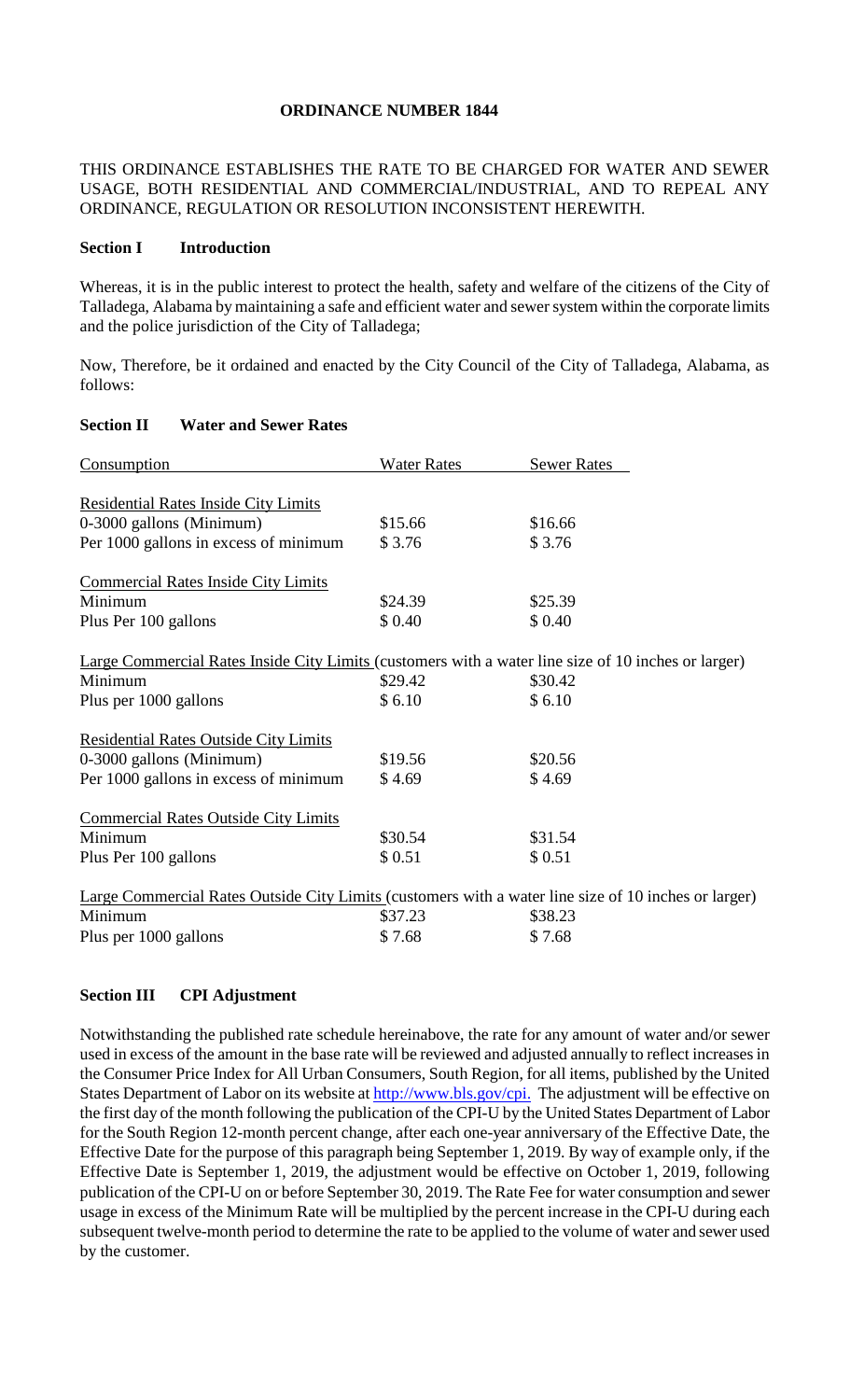## **Section IV Utility Service Use Tax**

There is hereby levied, in addition to all other taxes of every kind now imposed by law, and shall be collected as herein provided, an excise tax on the storage, use, or other consumption of domestic water supplied by the City of Talladega. The term "domestic water" is all water except water that is sold to persons for use or consumption in industrial processes and not primarily for human consumption. The amount of the tax shall be determined by the application of rates against the sales price of such services in the City of Talladega and its police jurisdiction. The tax shall be computed monthly in accordance with the following table:

| If the total sales price of the utility<br>services furnished by a utility and<br>stored, used, or otherwise consumed<br>by a person in one month is: | The tax with respect to the<br>utility service is:                                                                                                  |  |
|-------------------------------------------------------------------------------------------------------------------------------------------------------|-----------------------------------------------------------------------------------------------------------------------------------------------------|--|
| Not over \$40,000.00                                                                                                                                  | 4% of the sales price                                                                                                                               |  |
| \$40,000.00 but not over \$60,000.00                                                                                                                  | \$1,600.00 plus 3% of excess over \$40,000.00                                                                                                       |  |
| Over \$60,000.00                                                                                                                                      | \$2,200.00 plus 2% of excess over \$60,000.00                                                                                                       |  |
| <b>Section V</b><br><b>Additional Charges</b>                                                                                                         |                                                                                                                                                     |  |
| Turn on service deposit fee:                                                                                                                          | \$50.00 to \$100.00 (based on credit check for<br>non-owners and businesses)                                                                        |  |
| Connection fee:                                                                                                                                       | \$20.00                                                                                                                                             |  |
| Late/delinquent fee:                                                                                                                                  | \$10.00                                                                                                                                             |  |
| Sewer impact fee:                                                                                                                                     | Additional \$1.00 per 1000 gallons used for<br>customers located outside of the city limits or<br>customers on special sewer lines/pumping stations |  |
| After hours charge                                                                                                                                    | \$30.00                                                                                                                                             |  |
| Cut-off valve replacement                                                                                                                             | \$50.00                                                                                                                                             |  |
| Broken lock                                                                                                                                           | \$30.00                                                                                                                                             |  |
| Returned check fee                                                                                                                                    | \$26.00                                                                                                                                             |  |
| Authorized use of fire hydrant                                                                                                                        | \$30.00 plus the cost of water                                                                                                                      |  |
| Unauthorized use of fire hydrant                                                                                                                      | \$100.00                                                                                                                                            |  |

Meter tampering fee for any customer whose service has been tampered with in the following manner: meter lock broken; meter dial damaged or disconnected; meter lock removed; meter broken; meter stolen; unauthorized connection inserted; or any unauthorized water usage:

| First occurrence:                        | \$100.00 |
|------------------------------------------|----------|
| Second occurrence:                       | \$200.00 |
| Each occurrence after second occurrence: | \$500.00 |

### **Section VI Penalties**

Theft of water service occurs when any customer re-connects water service in any manner after the City of Talladega Water and Sewer Department has disconnected the water service. In addition to the amount of the delinquent bill, a reconnection fee and meter tampering fee shall be due before water service will be reconnected.

Theft of water service occurs when someone knowingly and intentionally makes an illegal physical connection to the water system for the purpose of receiving water service in their home or business, or when any person knowingly has water service in their home or business without notifying the Talladega Water and Sewer Department.